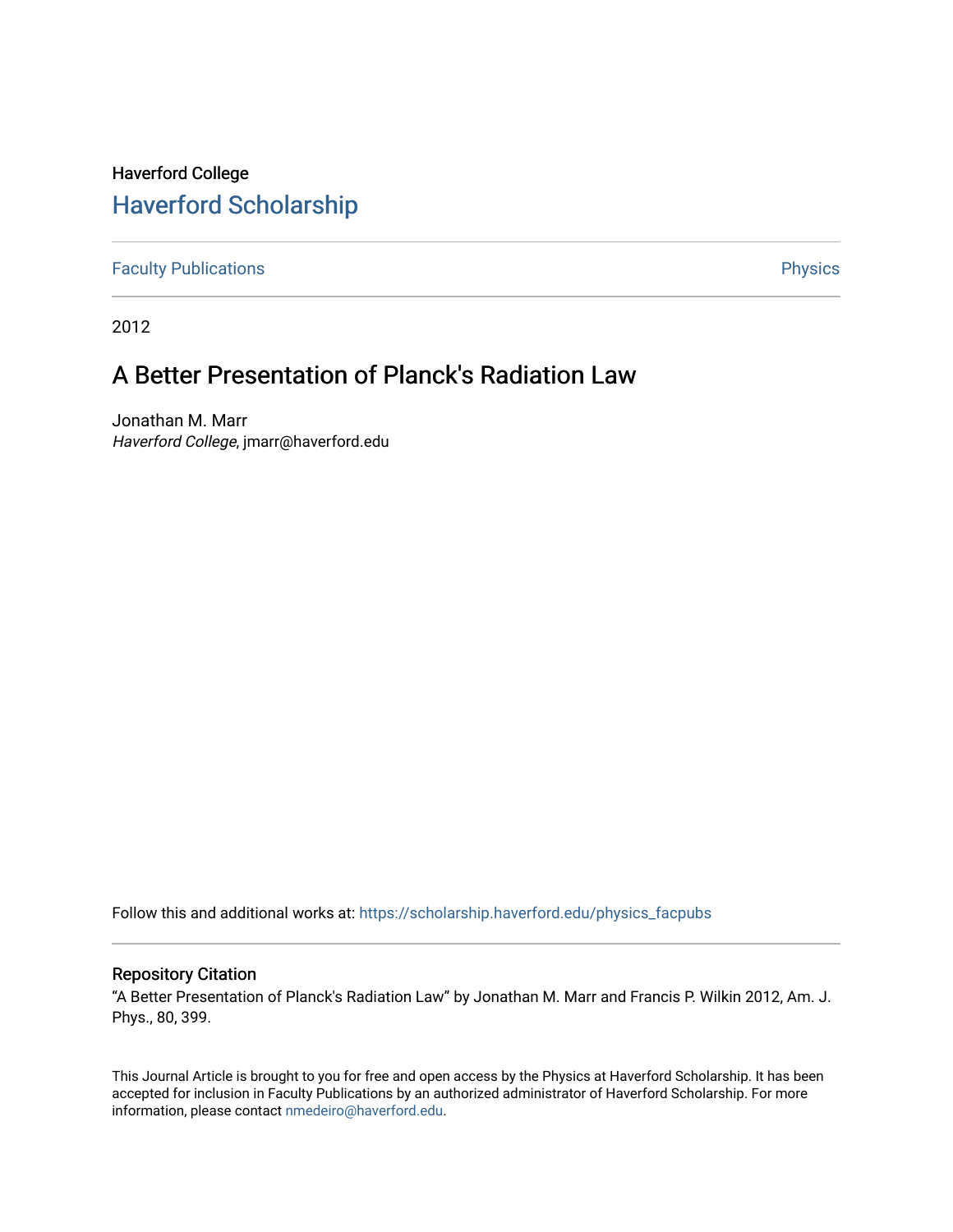# A better presentation of Planck's radiation law

Jonathan M. Marr<sup>[a\)](#page-7-0)</sup> and Francis P. Wilkin<sup>[b\)](#page-7-0)</sup> Union College, Schenectady, New York 12308

(Received 15 September 2011; accepted 6 March 2012)

Introductory physics and astronomy courses commonly use Wien's displacement law to explain the colors of blackbodies, including the Sun and other stars, in terms of their temperatures. We argue here that focusing on the peak of the blackbody spectrum is misleading for three reasons. First, the Planck curve is too broad for an individual spectral color to stand out. Second, the location of the peak of the Planck curve depends on the choice of the independent variable in the plot. And third, Wien's displacement law is seldom used in actual practice to find a temperature and direct fitting to the Planck function is preferable. We discuss these flaws and argue that, at the introductory level, presentation of blackbody radiation in terms of photon statistics would be more effective pedagogically. The average energy of the emitted photons would then be presented in place of Wien's displacement law, and discussion of the Stefan-Boltzmann law would include the total number of photons emitted per second. Finally, we suggest that the Planck spectrum is most appropriately plotted as a "spectral energy density per fractional bandwidth distribution," using a logarithmic scale for the wavelength or frequency. © 2012 American Association of Physics Teachers. [http://dx.doi.org/10.1119/1.3696974]

#### <span id="page-1-1"></span>I. INTRODUCTION

<span id="page-1-0"></span>The concept of blackbody radiation, along with the associated Stefan–Boltzmann law and Wien's displacement law, is a crucial pillar of physics and astronomy. In introductory courses, these laws are applied to the cosmic background radiation and to stars. Unfortunately, however, there are three significant flaws in conventional presentations, which lead to misconceptions.

<span id="page-1-2"></span>First, Wien's displacement law is overinterpreted. The idea that a star's color is given by the location of the peak of its Planck curve requires that the amount of energy emitted in that spectral color be significantly greater than in the other colors. In fact, though, the Planck curve is so broad and the peak so gradual that across the small width of the visible band the spectrum near the peak is effectively flat.

Second, the plotting of a Planck curve and an expression for Wien's displacement law involve a necessary choice of independent variable. In most introductory physics and astronomy classes, the Planck curve is plotted as a function of wavelength. More precisely, the formula plotted is  $B_{\lambda}$  vs  $\lambda$ , where  $B_{\lambda}$  is the emitted power per unit area per steradian per wavelength interval and is given by

$$
B_{\lambda} = \frac{2hc^2}{\lambda^5} \frac{1}{\exp[hc/(\lambda kT)] - 1},\tag{1}
$$

where  $h$  and  $k$  are the Planck and Boltzmann constants and  $c$ is the speed of light. (The equation itself is often omitted in introductory courses, but the curve is shown in a figure.) However, an equally correct Planck curve, often used in more advanced courses, is a plot of emitted power per unit area per steradian per frequency interval. This function is denoted  $B_{\nu}$  and is given as a function of frequency  $\nu$  by

$$
B_{\nu} = \frac{2h\nu^3}{c^2} \frac{1}{\exp[h\nu/(kT)] - 1}.
$$
 (2)

The functions  $B_{\nu}$  and  $B_{\lambda}$  describe the same physics, but they have different shapes, due to the nonlinear change of variable from wavelength to frequency. As a consequence, the two curves peak at different locations in the spectrum. Unfortunately, though, most presentations of Planck's law fail to acknowledge the subjective choice of how to plot the spectrum, and this affects students' ability to interpret the curve, and the location of its peak, correctly.

Third, despite its usual application in textbooks, Wien's displacement law is not generally used for determining the temperature of a thermal source in real scientific research. Wien's displacement law is most useful for roughly predicting the spectral region in which a thermal source will radiate most intensely. But to obtain a numerical value of the temperature, scientists generally adjust the temperature in the equation for the Planck function to fit measurements of intensity.

Attention to the misunderstanding of Wien's displacement law has been raised numerous times, as early as 1954, in the journals of many different disciplines, from general physics to optics, thermal physics, astronomy, and engineering. $1-10$ Recognition of this issue, however, has not taken hold in introductory textbooks. We suspect that these previous discussions, although enlightening, have left readers unsure of how to improve upon the standard presentation. In this paper, we propose a method for correcting the presentation, which, we hope, will facilitate the needed change in the pedagogy.

In Sec. [II](#page-1-0), we discuss these flaws in greater detail and then in Sec. [III,](#page-4-0) we propose an alternative approach for presenting Planck's law which avoids these conceptual difficulties.

### II. THREE STRIKES AGAINST TEACHING WIEN'S DISPLACEMENT LAW

#### A. The Sun is white

To most people it is a "fact" that the Sun is yellow. The explanation of this "fact" by way of Wien's displacement law is an all too-tempting exercise for students and young instructors. Unfortunately, the conventional approach for discussing Planck's law in introductory physics and astronomy texts mostly reinforces the idea that the color of the Sun can be explained by Wien's displacement law. A typical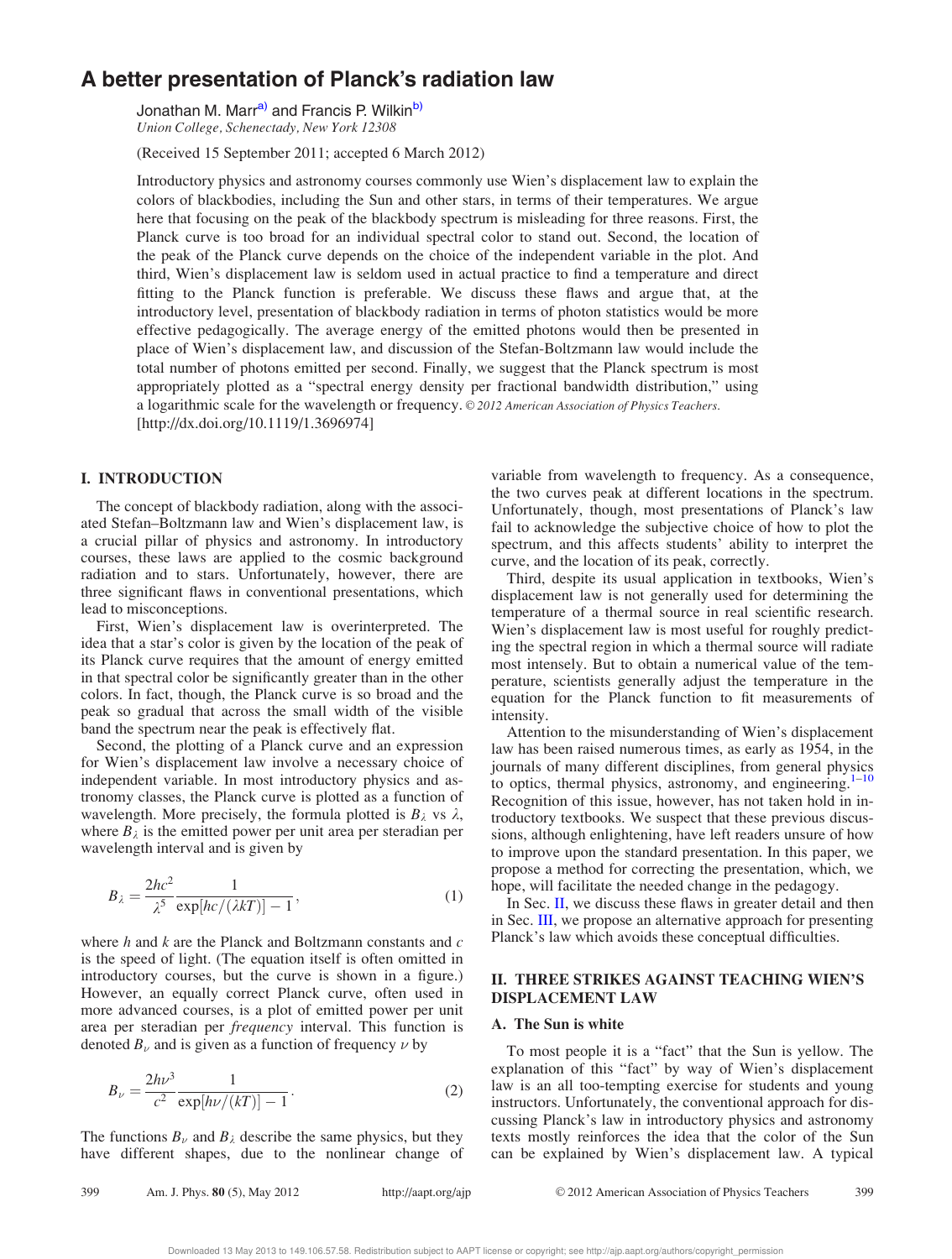<span id="page-2-1"></span>discussion starts with the statement that Wien's displacement law shows that as the temperature of a blackbody increases its color shifts blueward in the spectrum, and then the surface temperature of the Sun is used for inserting some real numbers. At the Sun's surface temperature of 5800 K, the wavelength of the peak of  $B_{\lambda}$  occurs at approximately 500 nm, which, as most texts then state, is in the middle of the visible band. (Some texts, mistakenly, then conclude that the Sun is actually green but appears yellow because of the atmospheric scattering and/or the complex issues of color vision. $11,12$  $11,12$ ) Although many texts correctly explain that the Sun is white but appears yellow when at lower elevations because of the greater scattering of shorter wavelengths by the atmos-phere,<sup>[13](#page-7-4)</sup> this is still, unfortunately, an oversimplified presentation which leaves the students with a false sense of the usefulness of Wien's displacement law.

In reality, the apparent color of a star cannot simply be determined by the spectral color corresponding to the peak of that star's blackbody spectrum. The response of the human eye to light has a logarithmic dependence and so the apparent relative brightnesses in the different parts of the spectrum are given by the *ratios* of the intensities, not the absolute differences. Near the peak of the Planck curve, these ratios will all be close to 1. To the human eye, then, the variation in the amounts of the different spectral colors in the Sun's radiation is, actually, barely noticeable. Blackbodies of slightly different temperatures do appear to have slightly different hues, but assigning an individual spectral color to a star by calculating the peak of its Planck function is inappropriate.

<span id="page-2-0"></span>To make this point quantitatively, we have converted  $B_{\lambda}$ into a function similar to the stellar magnitude scale, a familiar scale to many naked-eye visual observers. Stellar magnitudes are logarithmically related to flux and are defined by

$$
m_1 - m_2 = -2.5 \log \left( \frac{F_1}{F_2} \right),\tag{3}
$$

where  $F_1$  and  $F_2$  are the fluxes from stars 1 and 2 and  $m_1$  and  $m<sub>2</sub>$  are the *magnitudes* of stars 1 and 2. (Note that a brighter star has a smaller magnitude and stars brighter than Vega, the calibration standard, will have negative magnitudes.) The brightest star in the night sky, Sirius, has a magnitude of  $-1.5$ , while the faintest stars visible with the naked eye on a moonless night at a location with no artificial lights are about magnitude 6. We have similarly devised a "relativemagnitude" spectrum by calculating a wavelength-dependent logarithmic brightness given by

$$
m(\lambda) - m(\lambda_{\text{ref}}) = -2.5 \log \left( \frac{B_{\lambda}(\lambda)}{B_{\lambda}(\lambda_{\text{ref}})} \right),\tag{4}
$$

where  $B_{\lambda}$  is given by Eq. [\(1\)](#page-1-1) and the zero-point is set at some  $\lambda_{\text{ref}}$ .<sup>[14](#page-7-5)</sup> Figure [1](#page-2-0) shows the relative-magnitude spectrum for the Planck curve at three different temperatures. The solid curve corresponds to  $B_{\lambda}$  vs  $\lambda$  at the Sun's surface temperature. Near the peak, the variation of the relative magnitude over 50 nm in wavelength (the approximate width of a color band in the ROYGBIV rainbow) is less than 0.07 magnitudes. The greatest difference across the entire visible band, between the peak and the red edge (at 700 nm), where the eye's sensitivity is greatly diminished, is still only about 0.6 magnitudes. Considering that skilled amateur astronomers can judge relative brightnesses, without regard to

differentiating color, as small as 0.1 magnitudes, these differences are too small to cause the Sun to appear to be of a single spectral color, be it green or yellow. Therefore, using Wien's displacement law to address the color of the Sun is, actually, an overinterpretation of its power. In reality, the peak is very broad compared to the wavelength range of a spectral color, and with the human eye's logarithmic response all the colors in the visible window appear of comparable brightness.

Of course, stars of more extreme temperatures do have more readily apparent colors; the coolest stars appear reddish-orange and the hottest stars are blue-white. The perception of these colors, though, does not conflict with our discussion here that the Sun is white. Also shown in Fig. [1](#page-2-0) are curves corresponding to  $B_{\lambda}$  vs  $\lambda$  for blackbodies at temperatures of 30 000 K and 4000 K, temperatures characteristic of hot and cool stars, respectively. These curves demonstrate that the colors of these stars result not because the peaks of their Planck functions occur at the wavelengths corresponding to red and blue, but because their spectra are significantly sloped across the visible band. The relative magnitude spectra of these stars are seen to differ by 2.6 and 4.8 magnitudes, respectively, from one end of the visible spectrum to the other. We see, therefore, that the coolest and hottest stars do have significant differences in the power radiated at different colors, while stars with moderate temperatures (such as the Sun) are, effectively, white, with only slight differences in hue.

#### B.  $B_{\lambda}$  vs  $B_{\nu}$  and the choice of independent variable

A more significant problem with using the peak of  $B_{\lambda}$  to define a "peak color" involves the subjective choice of the independent variable in the plot. A common point of confusion, even among Ph.D. physicists, arises from the fact that the two standard forms of the Planck function,  $B_{\lambda}$  vs  $\lambda$  [see Eq. [\(1\)](#page-1-1)] and  $B_{\nu}$  vs  $\nu$  [see Eq. [\(2\)\]](#page-1-2), peak at different wavelengths. At the Sun's surface temperature, for example,  $B_{\nu}$ peaks at a wavelength of 880 nm, which is in the infrared. How could this be? Isn't the Planck function defined well enough that regardless of how we plot it we should come to the same qualitative conclusions about the source? The answer lies in the fact that  $B_\lambda$  and  $B_\nu$  are not, actually, the



Fig. 1. The relative-magnitude spectra of  $B_{\lambda}$  at temperatures of 5800 K (solid curve),  $30\,000\,\text{K}$  (dashed curve), and  $4000\,\text{K}$  (dotted curve) are shown. The logarithmic brightness at different wavelengths is shown on a scale similar to that of stellar magnitudes. The curves represent plots of  $2.5 \log[B_{\lambda}(\lambda)/B_{\lambda}(\lambda_{\text{ref}})]$  vs  $\lambda/1$ nm, where  $\lambda_{\text{ref}}$  is 400, 700, and 633 nm, respectively. The  $\lambda_{ref}$  for each curve corresponds to the location of the maximum of  $B_{\lambda}$  in the visible band. For convenience, the vertical axis is plotted with the brighter values at the top.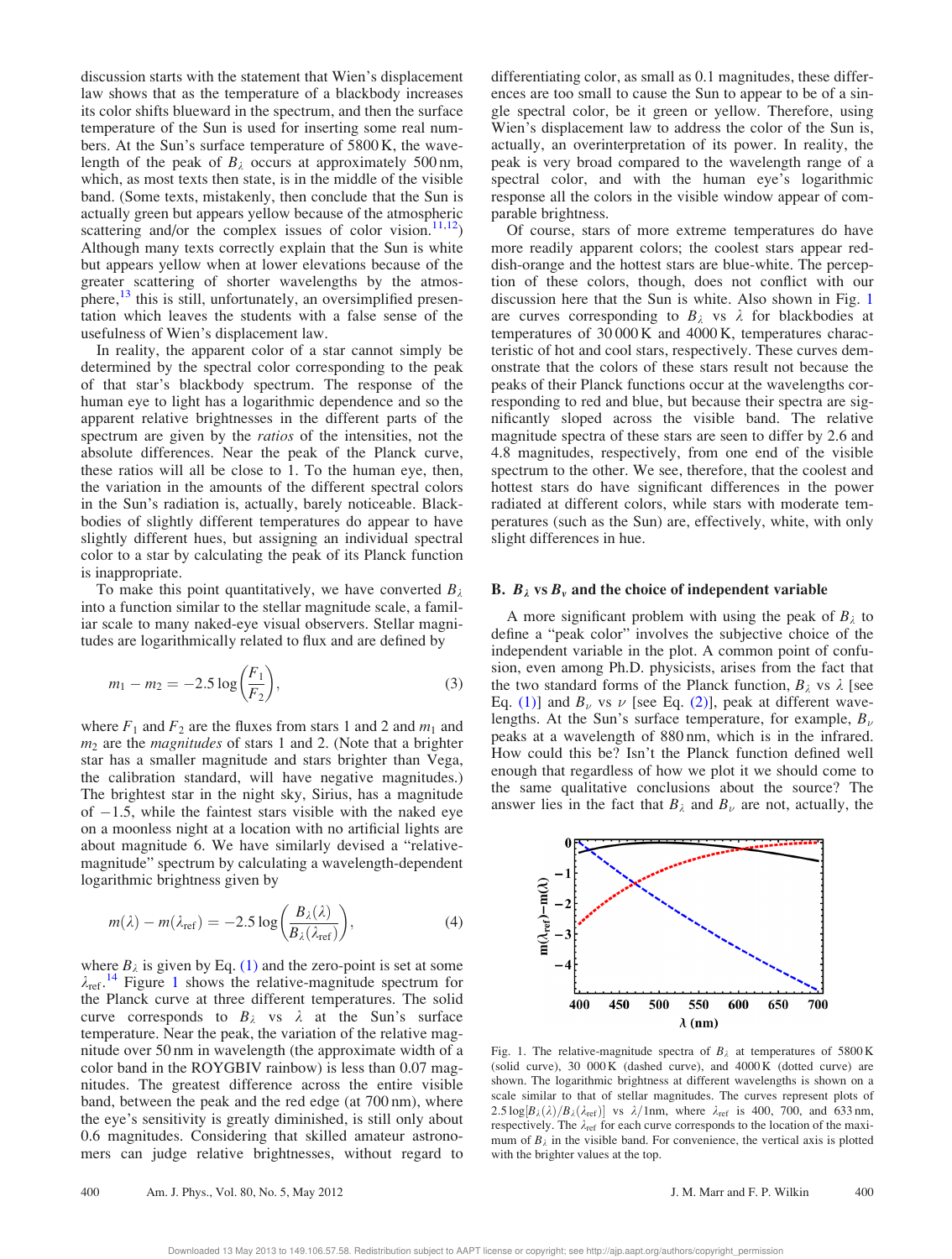<span id="page-3-6"></span><span id="page-3-5"></span><span id="page-3-0"></span>same function. If one substitutes  $\lambda = c/\nu$  into Eq. [\(1\)](#page-1-1) one does not obtain the expression for  $B_{\nu}$  in Eq. [\(2\).](#page-1-2) The difference between these functions revolves around the method by which the spectrum is determined. The former results from distributing the radiation into equal bins of wavelength and the latter into equal bins of frequency. There is nothing more fundamental about analyzing the spectrum in the wavelength domain than in the frequency domain. Furthermore, as commented by other authors, the Planck function can be plotted with an assortment of choices of independent variables: The independent variable can also be chosen to be  $\nu^2$  (which approximately mimics dispersion by a prism) or  $\ln \nu$ , for example. $8,1$ 

<span id="page-3-7"></span>However, any change in the independent variable requires a corresponding change in the functional form of the spectrum such that the integrated power is preserved. That is, the integrals of each function over any defined range of the spectrum must agree, for example,

$$
\int_{\nu_1}^{\nu_2} B_{\nu} d\nu = \int_{\lambda_2}^{\lambda_1} B_{\lambda} d\lambda, \tag{5}
$$

<span id="page-3-3"></span>where  $\nu_1 = c/\lambda_1$  and  $\nu_2 = c/\lambda_2$ , so that they describe the same distribution of emitted power throughout the spectrum. For each choice of the independent variable, there is a corresponding spectral peak location.

<span id="page-3-1"></span>Any of these spectral functions is a correct physical description of blackbody radiation, but their shapes differ because of the nonlinear relations between the different independent variables. Considering the traditional independent variables  $\lambda$  and  $\nu$ , we have

$$
|d\nu| = \frac{\nu}{\lambda} |d\lambda|.
$$
 (6)

<span id="page-3-4"></span><span id="page-3-2"></span>The effect of this nonlinear relation on the shape of the curve is two-fold. First, the horizontal-axis steps, when comparing the two plots, are skewed. As demonstrated visually in the paper by Soffer and Lynch,<sup>[6](#page-7-1)</sup> equal steps of  $\Delta \lambda$  in the  $B_{\lambda}$  vs  $\lambda$ plot correspond to steps of  $\Delta \nu$  in the  $B_{\nu}$  vs  $\nu$  plot that are stretched at the higher-frequency end and compressed at the lower frequencies. Second, as required by Eq. [\(5\),](#page-3-0) the functions on the vertical axes must differ to compensate for the unequal steps along the horizontal axes. The vertical-axis values of one plot are increased relative to the other plot at one end and decreased at the other end.

This apparent disagreement between different Planck curves, actually, has nothing to do with the physics behind the Planck function itself. Consider, for example, a source whose spectrum in the visible window when plotted as power per unit area per steradian per frequency interval is inversely proportional to frequency, so that it decreases toward the blue end, with the functional form

$$
I_{\nu} = K\nu^{-1},\tag{7}
$$

where  $K$  is a constant. But, when calculated per *wavelength* interval, the same spectrum is

$$
I_{\lambda} = K\nu^{-1} \left| \frac{d\nu}{d\lambda} \right| = K\lambda^{-1},\tag{8}
$$

which decreases toward the red end. Expressions [\(7\)](#page-3-1) and [\(8\)](#page-3-2) do not disagree, because when integrated they give the same amount of energy radiated over a given region of the

spectrum. However, a visual representation of either function can be misleading. Many young scientists could easily be deceived about a basic aspect of the spectrum such as whether the source is brighter in the blue or in the red. We see, therefore, that the fundamental issue here is really the choice of how to plot spectra. Soffer and Lynch<sup>[6](#page-7-1)</sup> and Stew- $art<sup>10</sup>$  $art<sup>10</sup>$  $art<sup>10</sup>$  point out that the intensity of the emitted radiation is, in fact, a distribution function, which by definition, has a shape that depends on the choice of independent variable.

A blackbody source of given temperature, T, radiates a total power (per area per steradian) across the entire electromagnetic spectrum of  $\sigma T^4/\pi$ , where  $\sigma$  is the Stefan–-Boltzmann constant. (The factor of  $1/\pi$  does not appear in the Stefan–Boltzmann law due to the integration of intensity over solid angle.<sup>[15](#page-7-6)</sup>) This formula is obtained by integrating  $B_{\nu}$  over all frequencies, from zero to infinity, that is,

$$
\int_0^\infty B_\nu \, d\nu = \frac{\sigma T^4}{\pi}.\tag{9}
$$

Similarly, one can integrate from  $\nu = 0$  to  $\nu_0$  to determine the total power (per area per steradian) emitted at all frequencies below  $\nu_0$ . One could also calculate the total power (per area per steradian) over this spectral range by integrating  $B_{\lambda}$  over wavelength. Provided that the integrals start from the same end of the spectrum these integrations will yield the same value (for a given temperature  $T$ ), and so

$$
\int_0^{\nu_0} B_{\nu} d\nu = \int_{\lambda_0}^{\infty} B_{\lambda} d\lambda, \qquad (10)
$$

where  $\lambda_0 = c/\nu_0$ . The function represented by this integration is the cumulative distribution function of the radiated power of a blackbody source of given temperature. It describes the total power emitted from one end of the spectrum up to any particular point and its value at any given point is the same regardless of the independent variable used in the spectrum. We have, therefore, a function that is independent of the choice of independent variable and so we can also denote it as  $P(X)$ , where X is any variable that can be used to indicate location in the spectrum. For convenience, we will use the often-used unitless variable  $x$  defined by

$$
x = \frac{h\nu}{kT} = \frac{hc}{\lambda kT}.
$$
\n(11)

Then, for any given temperature T,  $P(x)$  is given by

$$
P(x) = \frac{2k^4T^4}{h^3c^2} \int_0^x \frac{t^3dt}{e^t - 1}.
$$
 (12)

Unfortunately, we cannot write a straightforward expression for  $P(x)$  since the integral in Eq. [\(12\)](#page-3-3) is not expressible in closed form in terms of elementary functions, although it can easily be evaluated numerically.<sup>[10,](#page-7-1)[16](#page-7-7)</sup> Of course, a cumulative distribution function depends on the choice of the end of the spectrum at which the integration starts; here, we have started from the low frequency end, but one could just as easily start from the low wavelength end.

Given this cumulative distribution function, the Planck function  $B_{\nu}$  is obtained by

$$
B_{\nu} = \frac{dP(x)}{dx} \left| \frac{dx}{d\nu} \right|.
$$
 (13)

401 Am. J. Phys., Vol. 80, No. 5, May 2012 **J. M. Marr and F. P. Wilkin** 401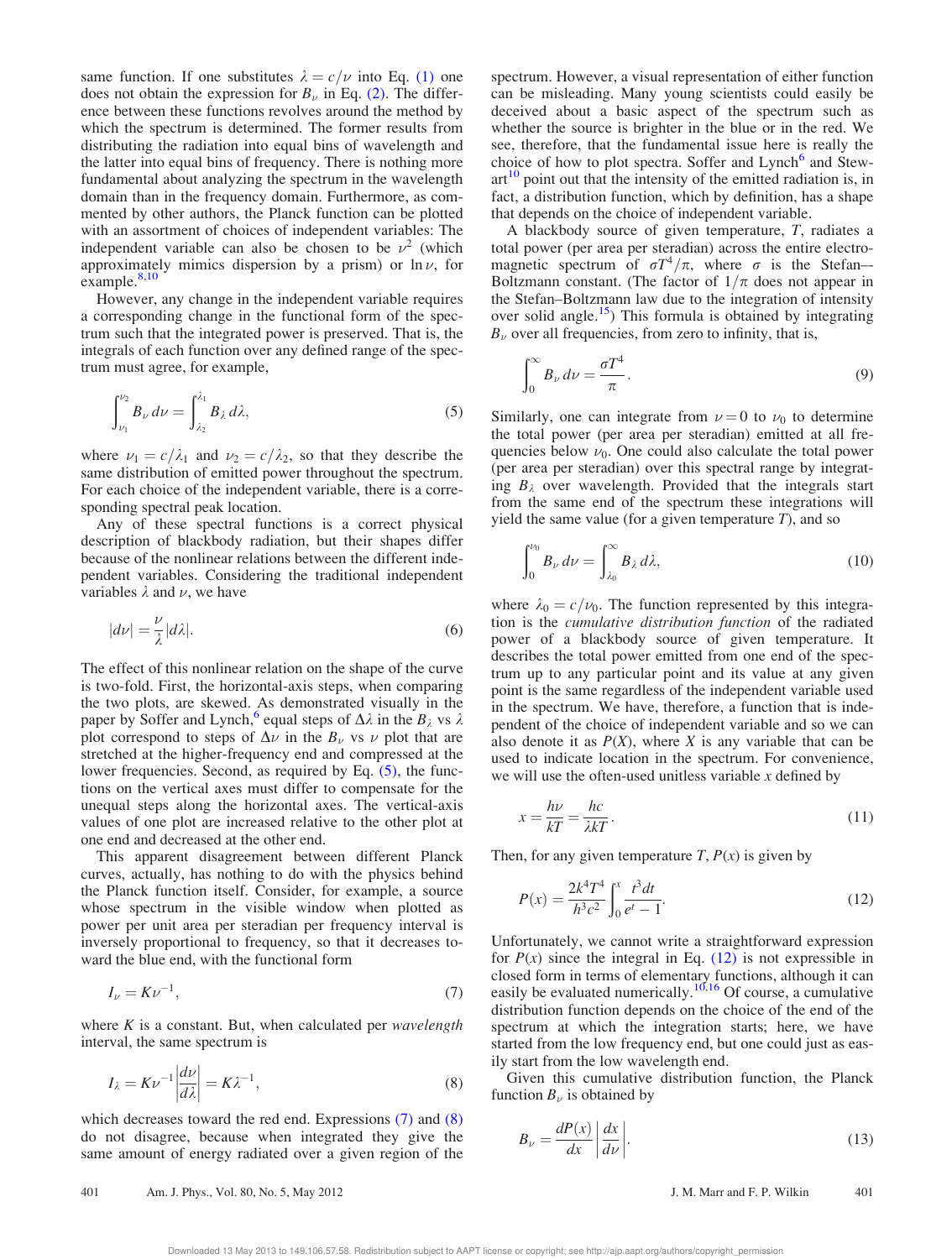<span id="page-4-1"></span>Similarly, for any choice of independent variable, the relation between the corresponding Planck function and  $P(x)$  is obtained by replacing  $\nu$  in Eq. [\(13\)](#page-3-4) by the new independent variable. For example,  $B_{\lambda}$  is obtained by taking the derivative with respect to wavelength,

$$
B_{\lambda} = \frac{dP(x)}{dx} \left| \frac{dx}{d\lambda} \right|.
$$
 (14)

<span id="page-4-0"></span>We now relate these considerations to Wien's displacement law. The peak of the Planck function in any form is determined by finding where its derivative equals zero, and we now see that the choice of Planck function depends on the choice of variable of differentiation of  $P(x)$ . The location of the peak, therefore, is merely the zero point of the second derivative of the cumulative distribution function. It should not, therefore, be a surprise that different choices of the differential variable lead to different locations of the zero in the second derivative. Ross<sup>[2](#page-7-1)</sup> and Stewart<sup>[10](#page-7-1)</sup> conclude that the designation of any peak of the function is not meaningful and should, therefore, be de-emphasized.

On the other hand, despite the ambiguity posed by Wien's displacement law, the general concept that hotter blackbodies emit photons primarily of higher energies is certainly correct and important to impress upon physics and astronomy students. Heald<sup>[8](#page-7-1)</sup> and Stewart<sup>[10](#page-7-1)</sup> suggest as an alternative "Wien peak" that one use the frequency below which half the emitted power is contained. In this paper, we propose that the average energy of the emitted photons be used. The average photon energy both serves the pedagogical goals better (as we explain below) and has a clear physical meaning.

With regards to the choice of how to present the Planck curve, we also argue below that the logical approach is to use  $\ln \lambda$  or  $\ln \nu$  as the independent variable, as proposed by Bracewell<sup>[1](#page-7-1)</sup> and by Zhang and Wang.<sup>[9](#page-7-1)</sup>

#### C. Wien's displacement law is not used for determining temperatures

The students in an introductory course naturally assume that the instructor presents material that teaches them how physics is done, i.e., that they are taught methods used in physics research. When they are introduced to Wien's displacement law, with examples that relate the temperature of a radiating body to the peak of its Planck curve, they are given the impression that this is how the temperature of a star, for example, is obtained. In some texts, the use of Wien's displacement law as a means of determining a star's temperature is made quite explicitly.<sup>[17](#page-7-8)[–19](#page-7-9)</sup> The reality, though, is that Wien's displacement law is not used to determine a star's surface temperature. The determination of stellar photospheric temperatures is accomplished through the ratio of spectral line intensities, when available, or the ratio of fluxes through different filters for rougher estimates, but never by fitting the peak of the spectrum. Or, consider the determination of the temperature of the cosmic background radiation (and fluctuations from the average), which is given simply by fitting the observed intensity at any given frequency to the Planck function.

In principle, the intensity of blackbody radiation at any given wavelength depends only on the body's temperature, and so a single intensity measurement is easily translated directly into a temperature. And, if the source is unresolved, so that the intensity is not known, the temperature can be inferred by fitting the measurements of the flux in any two small bandpasses. The ratio of the two fluxes removes the source angular size dependence, leaving the temperature as the only variable. On the other hand, to use Wien's displacement law one needs to determine the peak location, and that requires fitting a curve to a number of flux measurements; even a rough fit with a peak requires at least three data points. If one uses the Planck function to fit the data points to find the peak, then one is already obtaining a measure of the temperature before learning of the peak location. And, if the peak is obtained without using the Planck function, then the inferred peak location is dependent on the assumed curve shape and on the wavelengths at which the measurements were made, unless many measurements are made at closely spaced wavelengths and with very small flux uncertainties. With three flux measurements, one can more easily just use two different flux ratios, to yield two independent estimates of the temperature. In short, there is no situation where a measure of the location of the peak of the Planck function yields a better estimate than either fitting an intensity directly to the Planck function or fitting the ratio of fluxes.

Wien's displacement law is useful, however, for identifying the general region of the entire electromagnetic spectrum in which a thermal source of given temperature will be brightest. The wavelengths of the peak brightness for the relevant dispersion rules, from a  $\nu^2$ -dispersion rule to a  $\lambda$ dispersion, all occur within half an order of magnitude of each other.<sup>[8,10](#page-7-1)</sup> In the search for detection of the cosmic background radiation, for example, the researchers needed to know that detectors in the microwave region were needed (and hence the alternative name "cosmic microwave background"). In this paper, though, we emphasize that at the introductory level the discussion of Wien's displacement law with examples relating the colors of stars to their surface temperatures leads to misunderstanding by students.

### III. SUGGESTIONS FOR HOW TO PRESENT PLANCK'S LAW

#### A. Discuss the average photon energy in place of Wien's displacement law

We have argued, following the discussions of other authors, that Wien's displacement law can be misleading especially to beginning students. Furthermore, in our experience, students with limited mathematical background are not prepared to fully understand such subtle concepts as the peak of the curve and area under the curve. The discussion would be more concrete, and hence easier to grasp, if it were based on the more easily visualized emission of photons. And, since the Planck curve is a statistical distribution, students would understand it better if it were discussed in more typical statistical terms. The most easily understood statistical measure of a distribution is the mean. We, therefore, propose that the concept that hotter blackbodies radiate higher energy photons, on average, be conveyed by presenting the average energy of the emitted photons instead of Wien's displacement law.

Instructors may feel the desire to teach about blackbody radiation in a way that adheres to the historical development. This is an admirable goal, in general, but in this particular instance it may not be pedagogically preferable. Although the photon was discovered slightly after the laws of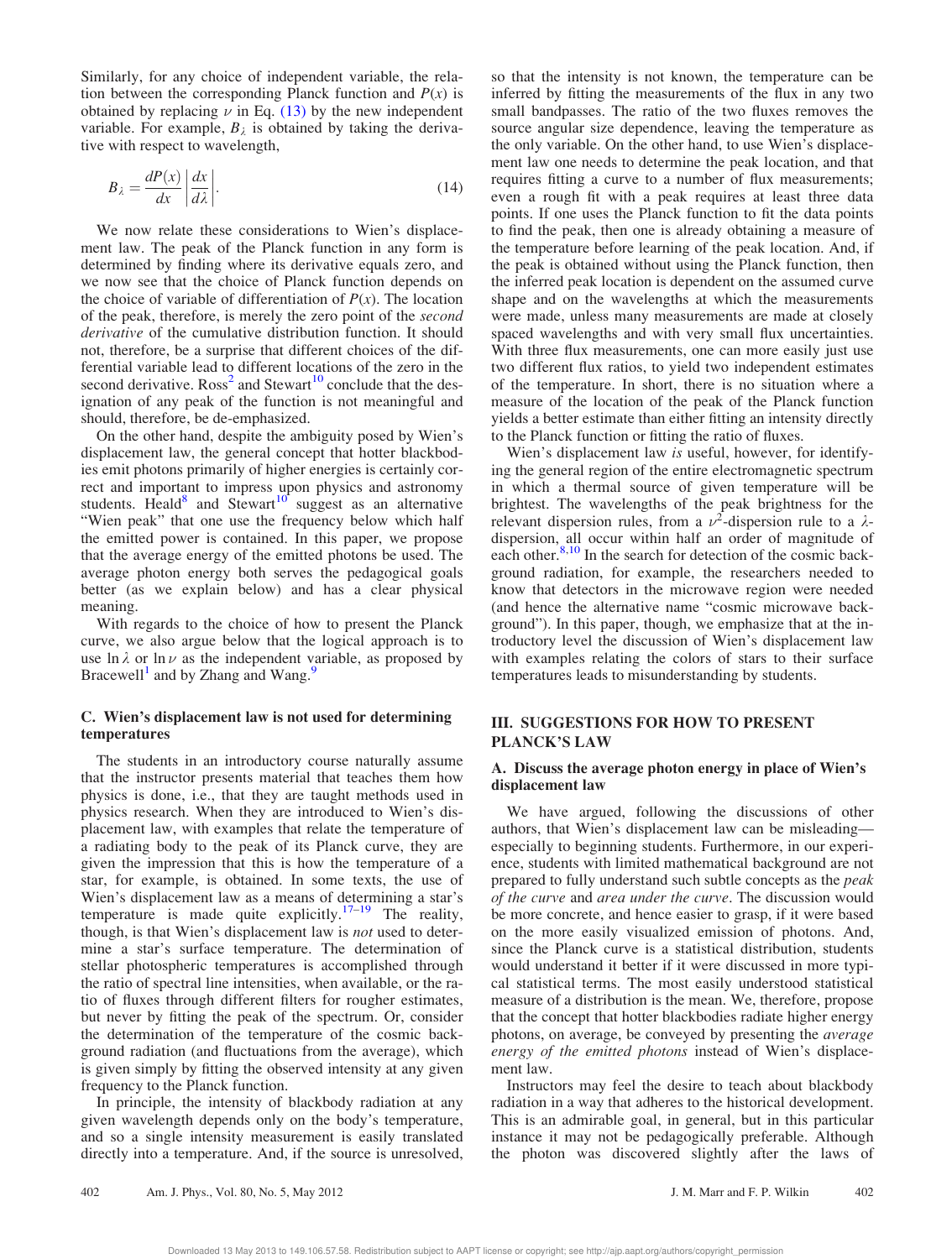<span id="page-5-4"></span><span id="page-5-0"></span>blackbody radiation, we argue that the radiation laws would be conveyed more effectively if introduced in terms of photons. It is significantly easier for undergraduates to comprehend the meaning of the average photon energy than the meaning of the peak of the Planck function. Perhaps if Wien had known of photons at the time, he would have expressed his law in these terms.

The average energy of the photons emitted by a blackbody of temperature  $T$  is given by

$$
\langle E_{\text{phot}} \rangle = \frac{\text{Total energy emitted}}{\text{Number of photons}} = \frac{\int_0^\infty B_\nu(T) \, d\nu}{\int_0^\infty [B_\nu(T)/h\nu] \, d\nu}.
$$
 (15)

The integral in the denominator yields  $(30\zeta(3)/\pi^5k)\sigma T^3$ , where  $\sigma = 2\pi^5 k^4/(15c^2h^3)$  and  $\zeta(3)$ , which equals 1.2021, is the Riemann Zeta function with argument 3. The numerator in Eq.  $(15)$  is given by Eq.  $(9)$ , so the average photon energy reduces to

$$
\langle E_{\text{phot}} \rangle = \frac{\pi^4}{30\zeta(3)} kT = (3.7294 \times 10^{-23} \text{J/K}) \cdot T. \quad (16)
$$

<span id="page-5-1"></span>For comparison with Wien's displacement law, the wavelength corresponding to the average photon energy is given by

$$
\lambda_{\langle E \rangle} T = 0.53265 \text{ cm} \cdot \text{K}.\tag{17}
$$

<span id="page-5-3"></span><span id="page-5-2"></span>The average-energy photons emitted from the Sun's surface, for example, have wavelength 920 nm.

#### B. Discuss the number of photons as part of the Stefan–Boltzmann law

Misconceptions about the Stefan–Boltzmann law are also common. Even students who understand that a hotter body radiates photons of higher energy, on average, sometimes fail to recognize that the increase in power is mostly due to an increase in the number of photons emitted per second.

Discussion of blackbody radiation in terms of photons, rather than just in terms of energy, can also be extended to the Stefan–Boltzmann law, which can be presented in two steps. First, instructors can give the total number of photons emitted per second per unit area, as a function of temperature. We first remind the reader that the energy flux (the Stefan–Boltzmann law) is given by  $F = \sigma T^4 = \pi \int_0^\infty B_\nu \, d\nu$ . The photon flux,  $N_{phot}$ , similarly, is given by

$$
N_{\text{phot}} = \pi \int_0^\infty \frac{B_\nu}{h\nu} d\nu
$$
  
= (1.5205 × 10<sup>15</sup> photons m<sup>-2</sup> s<sup>-1</sup> K<sup>-3</sup>) · T<sup>3</sup>. (18)

And then, instructors can present the total power emitted per unit area, by simply combining Eqs.  $(16)$  and  $(18)$  to get

$$
F = N_{\text{phot}} \langle E_{\text{phot}} \rangle = (5.6704 \times 10^{-8} \,\text{Jm}^{-2} \,\text{s}^{-1} \,\text{K}^{-4}) \cdot T^4, \,(19)
$$

which is the Stefan–Boltzmann law.

Note that this approach also spells out the two main concepts behind the Stefan–Boltzmann law more explicitly. The students can see quite clearly in Eq. [\(19\)](#page-5-2) the two factors in the total radiated power—the average photon energy and the total number of photons emitted per second.

#### C. Present Planck's law as a spectral energy per fractional bandwidth distribution

As discussed above, there are numerous choices for the independent variable in presenting a plot of Planck's curve, and the different choices yield differently shaped curves.  $3,6,8,10$ The ambiguity is not in the thermal radiation physics but in the choice of how to plot spectra. Although we propose in the previous sections that blackbody radiation be introduced in terms of photons, it is still desirable to describe the Planck curve in terms of the distribution of emitted energy, rather than the number of photons, since studies of radiation across the entire electromagnetic spectrum generally involve energy plots.

We present here the case for using  $\ln \lambda$  or  $\ln \nu$  as the independent variable. In some astrophysical fields, presenting spectra in which the independent variable is logarithmic is al-ready a common practice.<sup>[20](#page-7-10),[21](#page-7-11)</sup> This type of plot is often called the "spectral energy distribution" (or SED).<sup>[22](#page-7-12)</sup> Unfortunately, though, the definition of the term "spectral energy distribution" is not consistent in all fields. Sometimes, this term is used in the literature synonymously with "spectrum" (i.e., intensity vs wavelength or vs frequency). $^{23}$  $^{23}$  $^{23}$  To circumscribe this ambiguity, we will refer to a spectral plot in which the independent variable is logarithmic as a "spectral energy per fractional bandwidth distribution," and to indicate that this is a particular type of SED, we will abbreviate it as "FBSED."

For analysis of astronomical observations, in which one measures the flux density of the radiation, expressed as  $F_{\lambda}$ (power per unit area per wavelength interval) or  $F_{\nu}$  (power per unit area per frequency interval), one plots the FBSED as the quantity  $\lambda F_{\lambda}$  vs ln  $\lambda$ , or  $\nu F_{\nu}$  vs ln  $\nu$ . (To avoid the confusing issue of the logarithms of quantities with units, the parameters  $\nu$  and  $\lambda$  can be divided by 1 Hz and 1 nm, or whatever units are most convenient.) In theoretical studies, one is more interested in the total radiated power (or luminosity) and so one might plot  $\lambda L_{\lambda}$  vs  $\ln \lambda$ , or  $\nu L_{\nu}$  vs  $\ln \nu$ , where  $L_{\lambda}$  and  $L_{\nu}$  are the luminosity per wavelength interval and per frequency interval. This function can be used to describe the radiation emitted by any source, but here, we apply this function specifically to blackbody radiation sources.

First, we show that  $\lambda B_{\lambda}$  or  $\nu B_{\nu}$  is the correct function on the vertical axis when the horizontal-axis parameter is logarithmic. For any given choice of independent variable, the proper vertical-axis function is one that yields the same energy output when integrated. Starting from Eq. [\(5\),](#page-3-0) then, we multiply the left hand side by  $\nu/\nu$  and the right hand side by  $\lambda/\lambda$ . Equation [\(5\)](#page-3-0) then becomes

$$
\int_{\nu_1}^{\nu_2} \nu B_\nu \frac{d\nu}{\nu} = \int_{\lambda_2}^{\lambda_1} \lambda B_\lambda \frac{d\lambda}{\lambda},\tag{20}
$$

which can be rewritten as

$$
\int_{\nu_1}^{\nu_2} \nu B_\nu \, d(\ln \nu) = \int_{\lambda_2}^{\lambda_1} \lambda B_\lambda \, d(\ln \lambda). \tag{21}
$$

The integrands in Eq. [\(21\)](#page-5-3) are indeed those used in FBSED plots. The same result can be obtained formally by substituting ln  $\nu$  for  $\lambda$  in Eq. [\(14\)](#page-4-1).

Bracewell<sup>[1](#page-7-1)</sup> and Zhang and Wang<sup>[9](#page-7-1)</sup> noted that if the independent variable is chosen to be logarithmic (ln  $\nu$  and ln  $\lambda$ ), the associated Planck functions ( $B_{\ln \nu}$  vs  $\ln \nu$  and  $B_{\ln \lambda}$  vs  $\ln \lambda$ )

403 Am. J. Phys., Vol. 80, No. 5, May 2012 **America** American Structure 103 J. M. Marr and F. P. Wilkin 403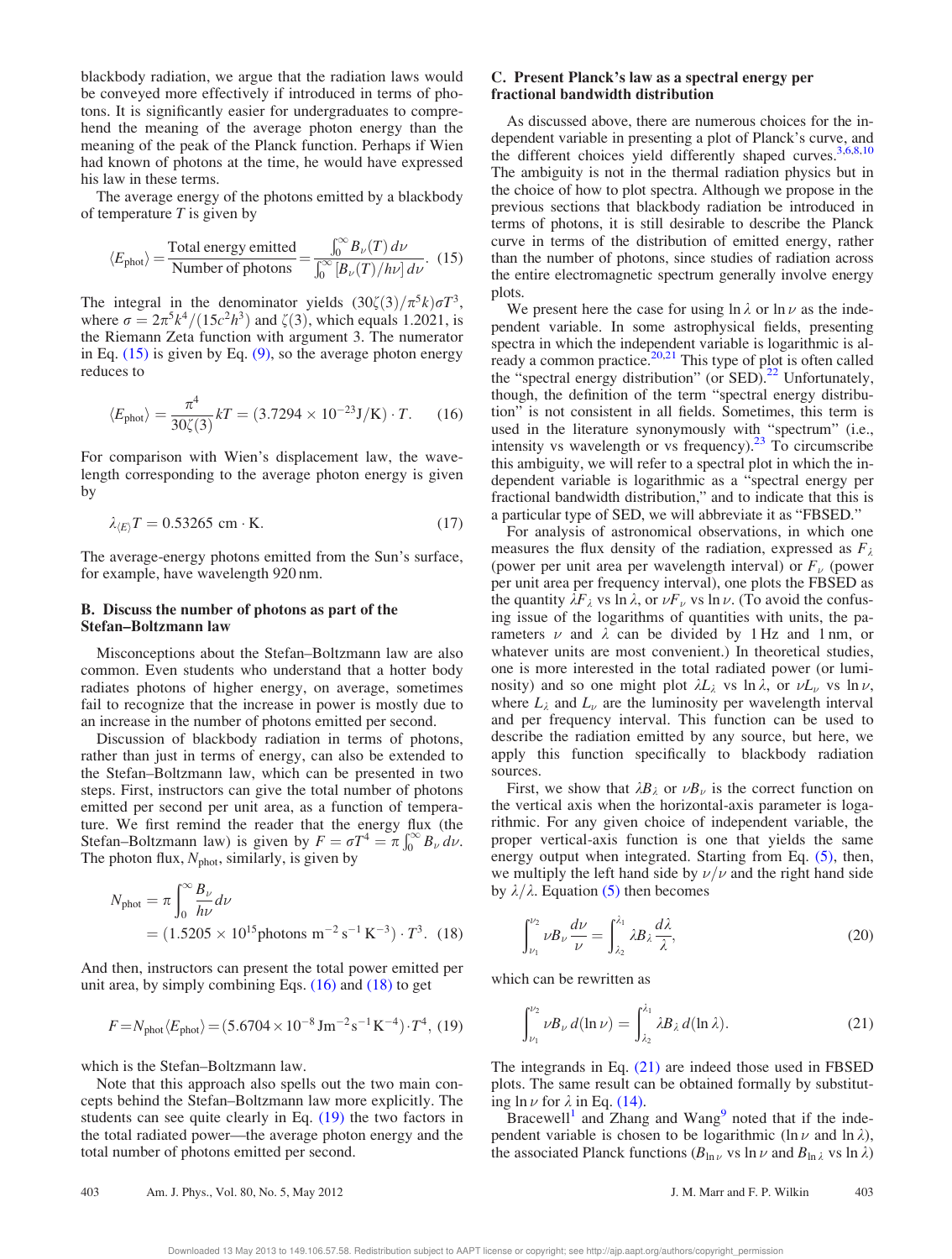<span id="page-6-2"></span>peak at exactly the same place. As commented by Stewart, though, this is merely a mathematical convenience and not representative of any physical significance.<sup>[10](#page-7-1)</sup> In fact, these plots have the same peaks because they are identical plots. Recall the reasons for the disagreement between the  $B_{\nu}$  vs  $\nu$ and  $B_{\lambda}$  vs  $\lambda$  plots discussed in Sec. [II B.](#page-2-1) With an FBSED plot, we now have horizontal-axis steps of  $d(ln \nu)$  and  $d(\ln \lambda)$ , which, according to Eq. [\(6\),](#page-3-6) are related to each other by

$$
d(\ln \nu) = \frac{d\nu}{\nu} = -\frac{d\lambda}{\lambda} = -d(\ln \lambda). \tag{22}
$$

The negative sign occurs because an increase in frequency corresponds to a decrease in wavelength. Therefore, equal horizontal-axis steps in one plot correspond to equal horizontal-axis steps in the other. And one can easily verify that, on the vertical axes,  $\nu B_{\nu}$  and  $\lambda B_{\lambda}$  are the same function by using Eqs. [\(1\)](#page-1-1) and [\(2\)](#page-1-2) and substituting  $\nu = c/\lambda$ . When showing the Planck function in this form, therefore, there is no ambiguity about which one to consider.

There is a stronger justification for using FBSED plots as the standard approach. The crux of the FBSED plot is the  $\ln \lambda$  or  $\ln \nu$  on the horizontal axis. The choice of how to assign the steps along the horizontal axis is, essentially, the same concept as picking the spectral resolution element. Now, in general, the wavelength resolution of a spectrum is proportional to the wavelength (and similarly with frequency). In common practice, one sees spectral displays that cover only a tiny fraction of the full electromagnetic spectrum, but one has an intuitive sense of what a reasonable resolution should be, and that sense involves a percentage. When viewing a visible-wavelength spectrum, for example, a resolution of tens of nanometers would be considered to be quite poor. But, for spectra at radio-wavelengths, of order 1 cm, a resolution as tiny as tens of nanometers would be remarkable. Consider, for example, that a spectrograph's resolving power, R, is defined as<sup>2</sup>

<span id="page-6-1"></span><span id="page-6-0"></span>
$$
R = \frac{\lambda}{\Delta\lambda}.\tag{23}
$$

A reasonable choice of how finely to divide the spectrum would use wavelength steps that were proportional to  $\lambda$ , and likewise with frequencies. In fact, with this concept in mind, both  $B_\lambda$  vs  $\lambda$  and  $B_\nu$  vs  $\nu$  displays over a wide spectral range are non-optimal. They both involve horizontal-axis steps that are much smaller than the resolution at one end and much larger at the other. These plots differ from standard spectral plots because they cover such a large range of wavelength. For spectra covering many orders of magnitude in either wavelength or frequency, a logical choice for the horizontalaxis resolution elements is one that involves equal *fractional* intervals. An FBSED plot, therefore, displays spectra across the entire electromagnetic spectrum in a form in which all parts of the spectrum have comparably reasonable resolution. This is, essentially, the display that shows all parts of the entire spectrum with equal clarity. We propose, here, that this become the common practice.

In terms of the unitless variable x, as defined by Eq.  $(11)$ , the Planckian FBSED is given by

$$
\nu B_{\nu} = \lambda B_{\lambda} = \frac{2k^4 T^4}{h^3 c^2} \frac{x^4}{\exp(x) - 1}.
$$
 (24)

In Fig. [2](#page-6-0), we display the Planckian FBSED curve with  $\ln x$  as the independent variable. Note that by using  $x$ , the temperature dependence appears only in the vertical axis which can then be scaled by the temperature. We get, then, a single curve to describe blackbody radiation for all temperatures. The value of x corresponding to the average photon energy is given by

$$
x_{\langle E \rangle} = 2.7012, \tag{25}
$$

and is displayed in Fig. [2](#page-6-0) as a vertical line.

#### D. Incorporating these changes in introductory level classes

We find that misunderstanding by the students often results when textbook authors and instructors who cover blackbody radiation introduce only  $B_{\lambda}$  and the corresponding form of Wien's displacement law. When students in these courses later encounter  $B_{\nu}$  they may discover that they don't understand the Planck function as well as they thought they did. And the reason for this, ultimately, is because the first class gave them an incomplete discussion.

For science majors' classes, we think that, in the long run, the education of students will be enhanced by the introduction of both  $B_\lambda$  and  $B_\nu$  along with the Planckian FBSED. The coverage of the material should include an explanation about why  $B_{\lambda}$  and  $B_{\nu}$  are different, that in order to spread the light into a spectrum one must choose a dispersion rule, such as spreading the light by frequency or by wavelength, and that this choice changes the overall shape. The instructor can then introduce the Planckian FBSED as a type of plot designed for plotting the entire electromagnetic spectrum in a way that preserves the relative resolution in the entire plot, regardless of the method by which the spectrum is obtained (whether as a function of frequency or wavelength).

In non-science majors' classes, the Planck function is generally introduced in concept only, with a justified avoidance of presenting the analytical expression. In the same vein, we recommend that instructors and textbook authors introduce the Planckian SED conceptually and to show only the Planckian FBSED. Just as plots of  $\log B_\lambda$  vs  $\log \lambda$  are currently shown with little explanation of the axes, plots of the Planckian FBSED can be given instead. There is, really, no



Fig. 2. A plot of the spectral energy per fractional bandwidth distribution of blackbody radiation. The parameter plotted on the abcissa is  $\ln x$  where  $x = h\nu/kT$  and the parameter on the ordinate is given by Eq. [\(24\)](#page-6-1) divided by  $T^4$ , where T is the temperature of the body. To obtain  $\nu B_{\nu}$ , the values on the ordinate must be multiplied by  $T<sup>4</sup>$ . The vertical line represents the average photon energy, which is given by  $ln(x_{\text{E}}) = 0.9937$  [see Eq. [\(25\)](#page-6-2)]. The peak of the curve, when displayed in this form, occurs at  $ln(x_{peak})$  $=$  ln(3.9207) = 1.3663.